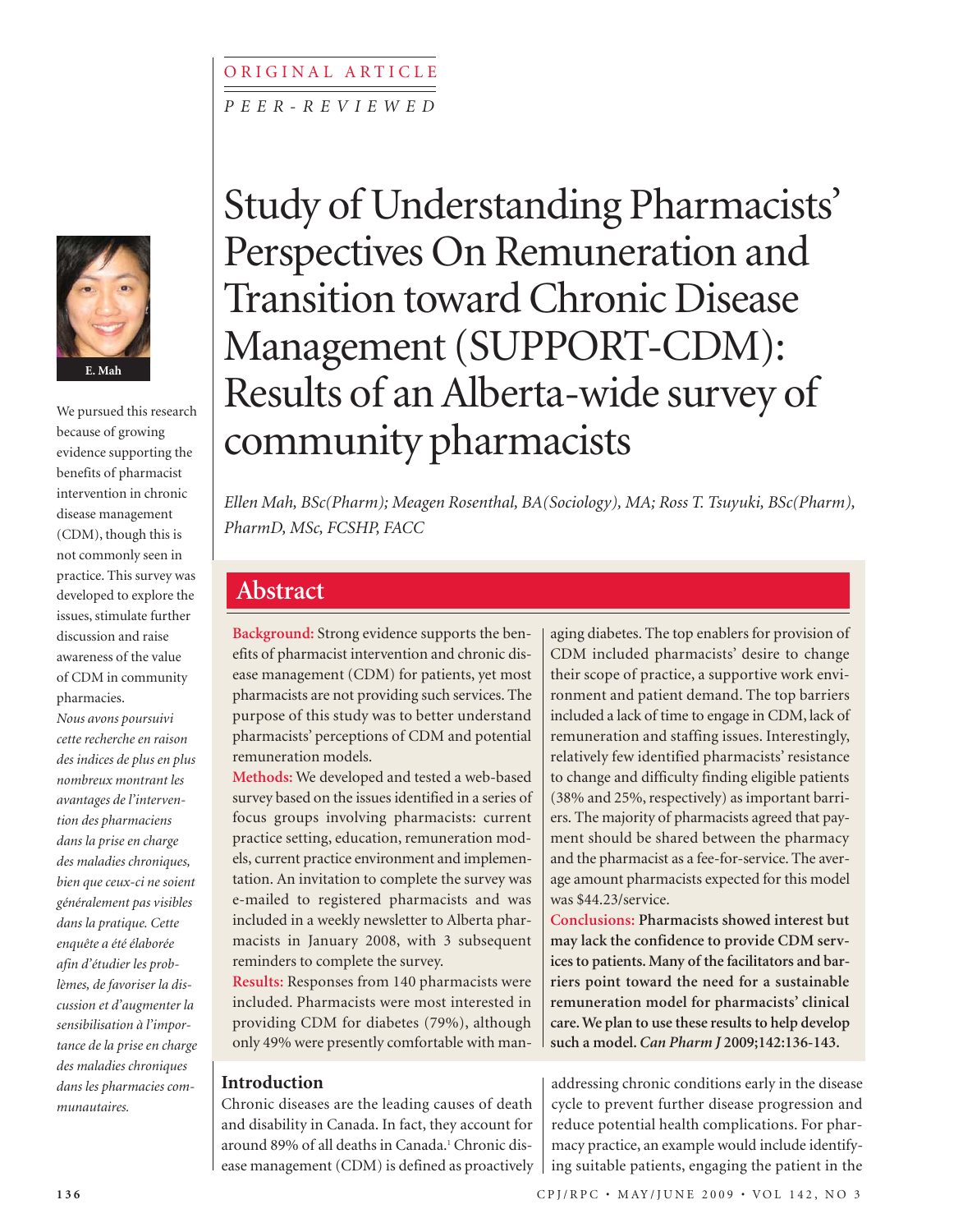CDM program, patient assessment, patient education, referral to a physician, prescription of medications, ongoing follow-up or monitoring at regular intervals, and documentation and communication with other health care professionals.

Currently, Canada's health care system suffers from many built-in inefficiencies, leading to limited patient access to health care services and resulting in long wait times, delayed referrals and disparities between the accessibility of health care for rural versus urban populations, to name a few.<sup>2-4</sup> All of these contribute to the burden on health care resources. For patients living with chronic diseases, many other factors contribute to suboptimal patient outcomes, including underutilization of evidencebased therapies by clinicians,<sup>5-8</sup> preventable adverse drug reactions<sup>9,10</sup> and poor patient adherence with prescribed medication regimens.11-13 These factors, combined with the aforementioned inefficiencies, further strain health system resources.

Numerous investigations and systematic reviews support the idea that pharmacists' provision of clinical care services can improve medication use, reduce health service utilization and costs, and improve clinical outcomes in both ambulatory and hospitalized patients.<sup>14-18</sup> Generally, these clinical care services include medication therapy management, disease management or other medicationrelated services. In a systematic review, it was concluded that pharmaceutical care services are not only effective in improving medication use, but also improve surrogate outcomes such as blood pressure, cholesterol levels and hemoglobin A1C.<sup>14</sup> However, despite this mounting evidence, pharmacists' clinical expertise remains vastly underutilized in the community setting. As the health professional who has the most interaction with patients,<sup>19</sup> the pharmacist has great potential to further enhance patient outcomes through the provision of CDM services.

Several recent initiatives are facilitating the transition of pharmacists to the provision of enhanced clinical services. In the United States, the Medicare Prescription Drug Improvement and Modernization Act (MMA) of 2003 recognizes the potential value of medication therapy management, disease management and other medication-related services.20 Furthermore, remuneration for the above services has also been implemented in the United Kingdom and Australia.16-18 In Canada, a Health Policy Framework emphasizes the importance of using health resources wisely to ensure sustainability of the health system; thus, there is an opportunity for greater usage of pharmacists' skills as primary care providers. In Alberta, for instance, several

initiatives, such as the electronic health record, the approval of a regulation under the Health Professions Act granting prescribing authority and the integration of pharmacists into primary care networks, are beginning to recognize pharmacists' potentially increased contribution to the health care system.

At this stage in the evolution of pharmacy practice, it is essential to articulate shared visions among pharmacists, thus enabling leaders to provide a guiding coalition that stimulates the profession to advance toward a new role for pharmacists.21 With any such

change, there are often challenges, facilitators and barriers that need to be recognized and addressed with insight from community pharmacists. A qualitative study using focus groups conducted by our group gathered pertinent in-depth information on these issues.<sup>22</sup> In order to complement the detailed qualitative data, the purpose of this current study was to capture the views of a greater number of pharmacists across Alberta regarding CDM and potential remuneration models.

## **Methods**

A web-based survey was created based on the findings of a series of focus groups seeking community pharmacists' opinions on the challenges, facilitators and barriers regarding the provision of CDM to patients as well as a potential remuneration model. The survey itself was designed to take between 10 to 15 minutes to complete. The survey generally consisted of clearly worded, closed-ended questions, but also allowed respondents the option of providing additional input. There were also several openended questions at the end of the survey that allowed participants to provide information on aspects of their experience not covered by the survey. The survey questions are available from the corresponding author or online at www.epicore. ualberta.ca/supportcdm. The research protocol was approved through the local research ethics review board at the University of Alberta.

An invitation to fill out an anonymous webbased survey was e-mailed by the Alberta College of Pharmacists (ACP) to registered pharmacists and was included in the weekly newsletter of the Alberta Pharmacists' Association (RxA) in January 2008.

*Supported by a grant from the Canadian Foundation for Pharmacy and the Canadian Institutes of Health Research.*

# **Key points**

- Evidence supports the efficacy of pharmacist involvement in chronic disease management (CDM), but most pharmacists are not involved.
- This survey of Alberta pharmacists was conducted to explore the issues around CDM and remuneration.
- Enablers for CDM include pharmacists' desire to change their practice, a supportive work environment and patient demand. Barriers included lack of time, remuneration and staff.
- CDM programs need to first consider the work environment and an alternative remuneration program.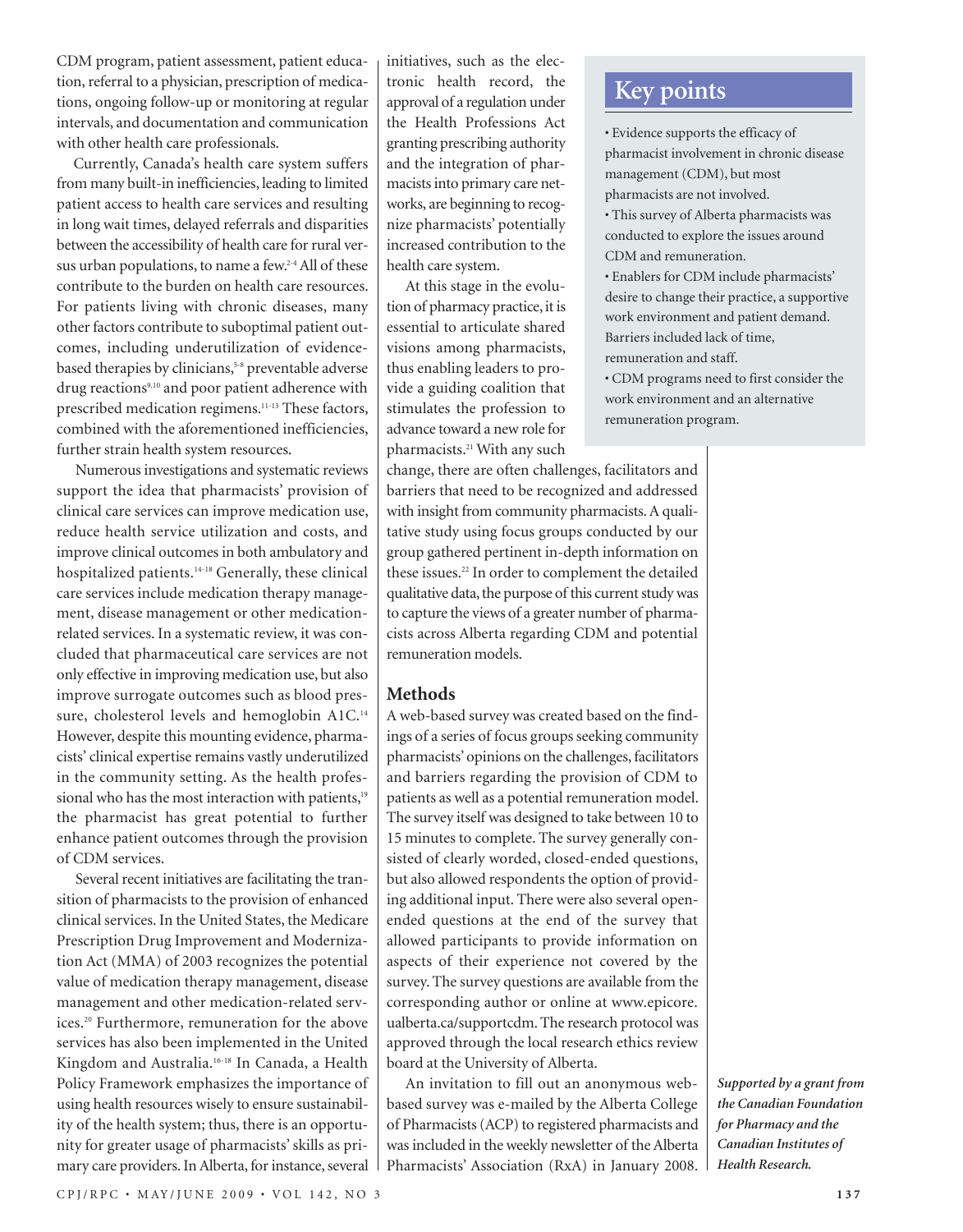# *Points clés*

*• Des indices montrent l'efficacité de l'intervention des pharmaciens dans la prise en charge des maladies chroniques, mais la plupart des pharmaciens n'y participent pas. • Cette enquête menée auprès des pharmaciens de l'Alberta a été effectuée afin d'analyser les problèmes concernant la prise en charge des maladies chroniques et sa rémunération.* 

*• Les facteurs favorables à cette prise en charge sont le désir des pharmaciens de modifier leurs pratiques, un environnement de travail propice et la demande des patients. Parmi les obstacles, on trouve le manque de temps, de rémunération et de personnel.*

*• Les programmes de prise en charge des maladies chroniques doivent d'abord prendre en considération l'environnement de travail et proposer une solution de rémunération.*

Reminders were subsequently sent out on January 9 and 24 and February 6, 2008. The e-mail coordinator of the Faculty of Pharmacy and Pharmaceutical Sciences at the University of Alberta also agreed to forward the same e-mail announcement to the alumni e-mail addresses of current practising pharmacists in an effort to capture a greater number of respondents.

All surveys completed up to and including February 15, 2008, were considered for the analysis. Barriers and enablers were evaluated using a 5-point Likert scale, with responses ranging from "least important" to "most important." For the purposes of analysis, we combined the 2 least impor-

tant and 2 most important responses. We also examined differences between the responses of rural and urban pharmacists with a chi-square test. Responses were evaluated with descriptive statistics using SPSS 15.0 (SPSS Corp, Chicago, IL).

#### **Results**

A total of 141 surveys were collected, but 1 incomplete survey was excluded; therefore, the responses from 140 participants (about 5% of Alberta pharmacists) were included in the analysis. Of these participants, 31% self-identified as practising in a rural setting and 45% as practising in an independent pharmacy. Of the respondents, 24% were owners, 26% were managers and the remainder were staff pharmacists. Respondents had been practising pharmacy for an average of 17.8 years (SD 10.6).

#### *Chronic disease management*

Respondents viewed their primary role in CDM as a consultant (26%), primary care provider (22%), dispensing pharmacist (17%) or patient educator  $(24\%)$ .

As shown in Table 1, pharmacists were most interested in providing CDM for diabetes (79%), hypertension (66%) and asthma (63%). Areas for which pharmacists were less interested in providing CDM were obesity (30%), heart failure (32%) and chronic obstructive pulmonary disease (COPD; 32%). Other areas that pharmacists expressed interest in, but which were not included in the survey, included mental illnesses, arthritis, Parkinson's disease, hormone replacement therapy, fibromyalgia, anaphylaxis, allergies, polycystic ovarian syndrome, inflammatory bowel disease, chronic renal failure, gout, epilepsy, anemia, dermatology and geriatrics.

When asked about their level of comfort in providing CDM, 56% were presently comfortable with asthma, 55% with hypertension and 49% with diabetes. Respondents were less comfortable with providing CDM for heart failure (12%), COPD (18%) and obesity (20%). Interestingly, 3.6% of respondents suggested that they were not comfortable with any of the choices provided (Table 1). A small number of respondents (3.6%) suggested other areas in which they were comfortable providing CDM, including depression, palliative care, hormone replacement therapy, anaphylaxis, polycystic ovarian syndrome, gout and epilepsy.

Based on the survey, 68% of respondents felt that they were currently providing some level of CDM, such as advising about medications, referring patients, promoting lifestyle changes, communicating with other health care professionals and conducting medication reviews. Specifically, these respondents assisted in smoking cessation, asthma, hypertension monitoring, warfarin dosing, insulin pump usage and diabetes management.

#### *Education support*

The majority of respondents (86%) felt that a workshop on practice guidelines would be most applicable to their practice. Thirty-five percent of respondents would be willing to take part in a combination of activities, including a workshop on practice guidelines, preceptorship program with expert pharmacists and ongoing support from an expert pharmacist. Attending only a workshop was preferred by 17% of respondents. Respondents were willing to spend a median of 48 hours (interquartile range 4.5–168.0) doing a continuing education or training program.

#### *Alternate remuneration program*

The majority of respondents (97%) felt that payment for clinical services should be independent of the dispensing fee. Most of the respondents (59%) felt that any payment should be shared between the pharmacy and the pharmacist. A high number (76%) supported the idea that remuneration should be in the form of a fee-for-service, as compared to a flat fee (17%) or other forms (6%). The other forms of remuneration suggested by respondents included annual capitated rate, salary based, payment per time interval, standard fee in addition to payment per hour and flat fee with a set number of visits. Pay-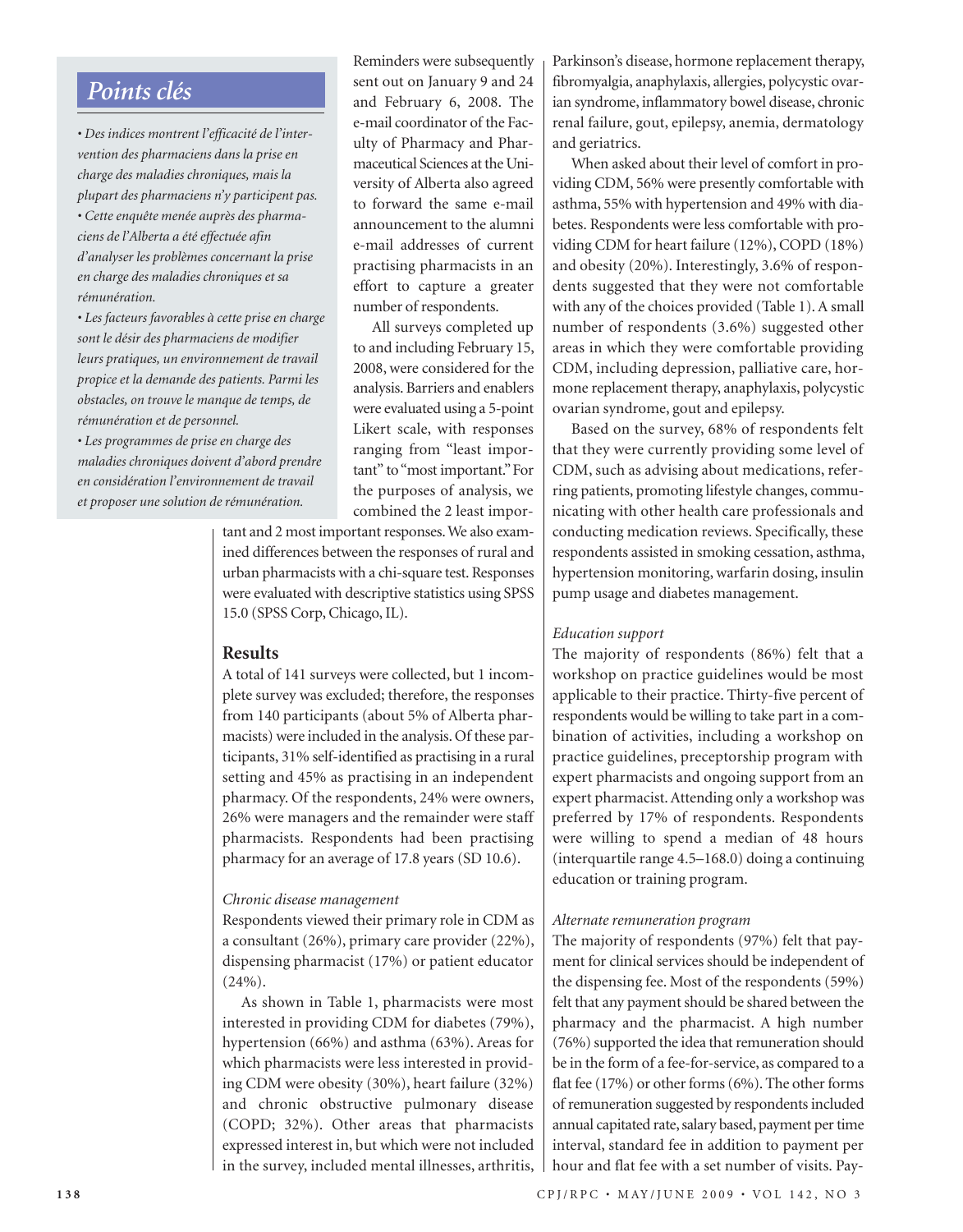ment for performance (in addition to a flat fee / feefor-service) was supported by only 43% of respondents. Given the example of CDM for hypertension, individuals who chose fee-for-service would expect \$44.23 (SD \$23.90) per visit (Table 2).

#### *Enablers/obstacles*

The top 3 enablers for the provision of CDM included pharmacists' own desire to change their scope of practice (91%), a supportive work environment (88%) and patient demand for increased services from pharmacists (80%). Only 66% felt

that having prescriptive authority was important (Table 3). Other potential enablers suggested by respondents were the standardization of CDM, proper training, obtaining remuneration from the government, support from other health care professionals and authority to order lab tests.

The top identified barriers to the provision of CDM (Table 4) were the lack of time to engage in CDM (84%), lack of remuneration (84%) and staffing issues (77%). Interestingly, pharmacists' own resistance to change (38%) and difficulty finding eligible patients (25%) were not felt to be as

# **TABLE 1 Chronic diseases for which pharmacists are interested/comfortable in providing CDM\***

| Chronic disease   | Interested                            |                  |                  |                  |                             |              |
|-------------------|---------------------------------------|------------------|------------------|------------------|-----------------------------|--------------|
|                   | All $(n = 140)$<br>Rural ( $n = 43$ ) |                  |                  | Urban $(n = 97)$ |                             |              |
|                   | No.                                   | $\%$             | No.              | $\%$             | No.                         | $\%$         |
| <b>Diabetes</b>   | 110                                   | 78.6             | 34               | 79.1             | 76                          | 78.4         |
| Hypertension      | 93                                    | 66.4             | 27               | 62.8             | 66                          | 68.0         |
| Asthma            | 88                                    | 62.9             | 26               | 60.5             | 62                          | 63.9         |
| Osteoporosis      | 72                                    | 51.4             | 18               | 41.9             | 54                          | 55.7         |
| Anticoagulation   | 70                                    | 50.0             | 24               | 55.8             | 46                          | 47.4         |
| Dyslipidemia      | 69                                    | 49.3             | 23               | 53.5             | 46                          | 47.4         |
| Chronic pain      | 58                                    | 41.4             | 23               | 53.5             | 35                          | 36.1         |
| COPD              | 45                                    | 32.1             | 10               | 23.3             | 35                          | 36.1         |
| Heart failure     | 45                                    | 32.1             | 16               | 37.2             | 29                          | 29.9         |
| Obesity           | 72                                    | 30.0             | 13               | 30.2             | 29                          | 29.9         |
| Smoking cessation | 57                                    | 40.7             | 18               | 41.9             | 39                          | 40.2         |
| Other             | 13                                    | 9.3              | $\overline{3}$   | 7.0              | 10                          | 10.3         |
| None              | $\boldsymbol{0}$                      | $\boldsymbol{0}$ | $\boldsymbol{0}$ | $\boldsymbol{0}$ | $\boldsymbol{0}$            | $\mathbf{0}$ |
|                   | Comfortable                           |                  |                  |                  |                             |              |
| Chronic disease   |                                       |                  |                  |                  |                             |              |
|                   | All $(n = 140)$                       |                  | Rural $(n = 43)$ |                  | Urban $(n = 97)$            |              |
|                   | No.                                   | $\%$             | No.              | $\%$             | No.                         | $\%$         |
| Asthma            | 78                                    | 55.7             | 23               | 53.5             | 55                          | 56.7         |
| Hypertension      | 77                                    | 55.0             | 18               | 41.9             | 59                          | 60.8         |
| <b>Diabetes</b>   | 69                                    | 49.3             | 22               | 51.2             | 47                          | 48.5         |
| Smoking cessation | 69                                    | 49.3             | 21               | 48.8             | 48                          | 49.5         |
| Osteoporosis      | 60                                    | 42.9             | 16               | 37.2             | 44                          | 45.4         |
| Dyslipidemia      | 55                                    | 39.3             | 13               | 30.2             | 42                          | 43.3         |
| Anticoagulation   | 40                                    | 28.6             | 17               | 39.5             | 23                          | 23.7         |
| Chronic pain      | 32                                    | 22.9             | 14               | 32.6             | 18                          | 18.6         |
| Obesity           | 28                                    | 20.0             | 8                | 18.6             | 20                          | 20.6         |
| COPD              | 25                                    | 17.9             | $\,8\,$          | 18.6             | 17                          | 17.5         |
| Heart failure     | 17                                    | 12.1             | 8                | 18.6             | $\mathfrak{g}$              | 9.3          |
| Other             | 5                                     | 3.6              | $\sqrt{2}$       | 4.7              | $\ensuremath{\mathfrak{Z}}$ | 3.1          |

\*"Interested" refers to respondents' expressed interest in providing CDM in areas listed, and "comfortable" refers to respondents' current level of comfort in providing CDM services in areas listed.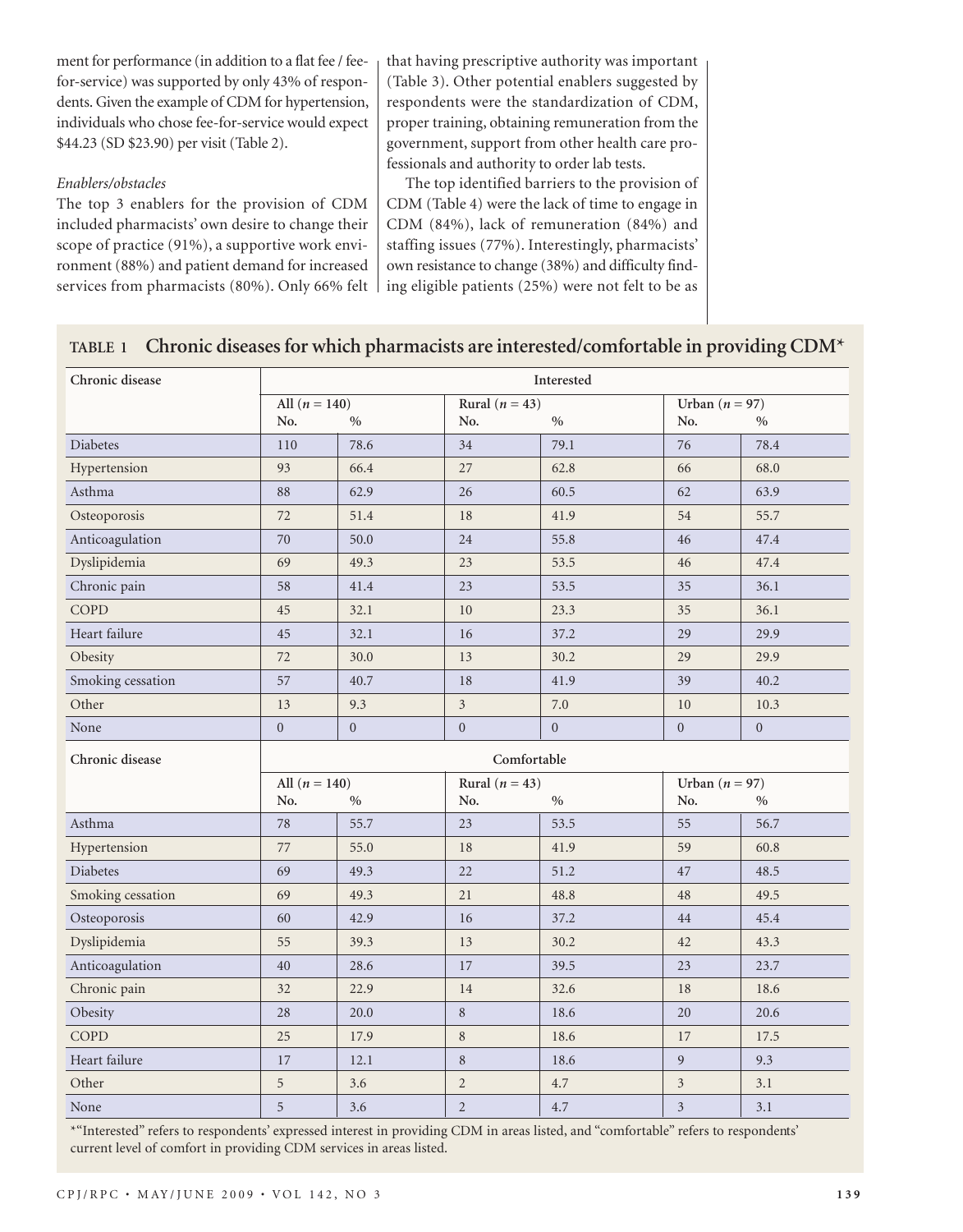important. Other potential obstacles suggested by respondents included increased liability, lack of supplemental software to assist CDM, current inability of pharmacy technicians to play a greater role in the dispensary and the corporate incentive programs that portray the wrong focus (i.e., points rewards systems that promote loyalty to the store rather than a focus on patient health).

When asked what pharmacists can do at the moment to promote CDM, respondents suggested increasing awareness, staffing and knowledge of the pharmacists' role. Pharmacists also identified having greater leadership from the Alberta College of Pharmacists and the Alberta Pharmacists' Association and demanding that the obstacles such as those presented here by pharmacists be addressed by employers. Some suggested that if all pharmacists stand strong together, implementation of a CDM program can be accomplished.

#### *Rural versus urban responses*

Comparing the rural and urban practice setting, respondents commented that in the rural setting, patients tend to be more understanding and in less of a hurry. Rural pharmacists also stated that they seemed to have a better rapport with the physicians. However, rural pharmacies also suffered from a shortage of staff and, importantly, from the ability to attract new staff. Respondents felt that patients in rural settings are often referred for

# **TABLE 2 Amount of expected remuneration for CDM services**

| 50.42 (25.90)  | 47.33(25.40)                                  |
|----------------|-----------------------------------------------|
| 44.23 (23.90)  | 48.24 (25.90)                                 |
| 72.08 (134.30) | 81.95(157.20)                                 |
|                | 55.56(27.40)<br>35.24(15.60)<br>50.79 (59.80) |

\*Mean \$ (SD)

| Enablers                       |                | Neutral<br>Less important |                |      | More important |      |
|--------------------------------|----------------|---------------------------|----------------|------|----------------|------|
|                                | No.            | $\frac{0}{0}$             | No.            | $\%$ | No.            | $\%$ |
| Supportive work environment    |                |                           |                |      |                |      |
| Rural                          | $\mathbf{1}$   | 2.4                       | $\overline{3}$ | 7.3  | 37             | 90.2 |
| Urban                          | 6              | 6.2                       | 6              | 6.2  | 85             | 87.6 |
| All                            | 7              | 5.1                       | 9              | 6.5  | 122            | 88.4 |
| Store resources                |                |                           |                |      |                |      |
| Rural                          | 5              | 12.5                      | 5              | 12.5 | 30             | 75.0 |
| Urban                          | 16             | 16.5                      | 5              | 5.2  | 76             | 78.4 |
| All                            | 21             | 15.3                      | 10             | 7.3  | 106            | 77.4 |
| Pharmacists' desire to change  |                |                           |                |      |                |      |
| Rural                          | $\overline{2}$ | 4.9                       | $\overline{2}$ | 4.9  | 37             | 90.2 |
| Urban                          | $\overline{4}$ | 4.1                       | $\overline{4}$ | 4.1  | 89             | 91.8 |
| All                            | 6              | 4.3                       | 6              | 4.3  | 126            | 91.3 |
| Patient demand for CDM service |                |                           |                |      |                |      |
| Rural                          | 5              | 12.2                      | 7              | 17.1 | 29             | 70.7 |
| Urban                          | 6              | 6.2                       | 9              | 9.4  | 81             | 84.4 |
| All                            | 11             | 8.0                       | 16             | 11.7 | 110            | 80.3 |
| Demand from health care system |                |                           |                |      |                |      |
| Rural                          | 10             | 24.4                      | $\overline{7}$ | 17.1 | 24             | 58.5 |
| Urban                          | 9              | 9.4                       | 9              | 9.4  | 78             | 81.2 |
| All                            | 19             | 13.9                      | 16             | 11.7 | 102            | 74.5 |
| Prescriptive authority         |                |                           |                |      |                |      |
| Rural                          | 10             | 24.4                      | $\overline{7}$ | 17.1 | 24             | 58.5 |
| Urban                          | 8              | 8.2                       | 22             | 22.7 | 67             | 69.1 |
| All                            | 18             | 13.0                      | 29             | 21.0 | 91             | 65.9 |

# **TABLE 3 Enablers related to the provision of CDM services**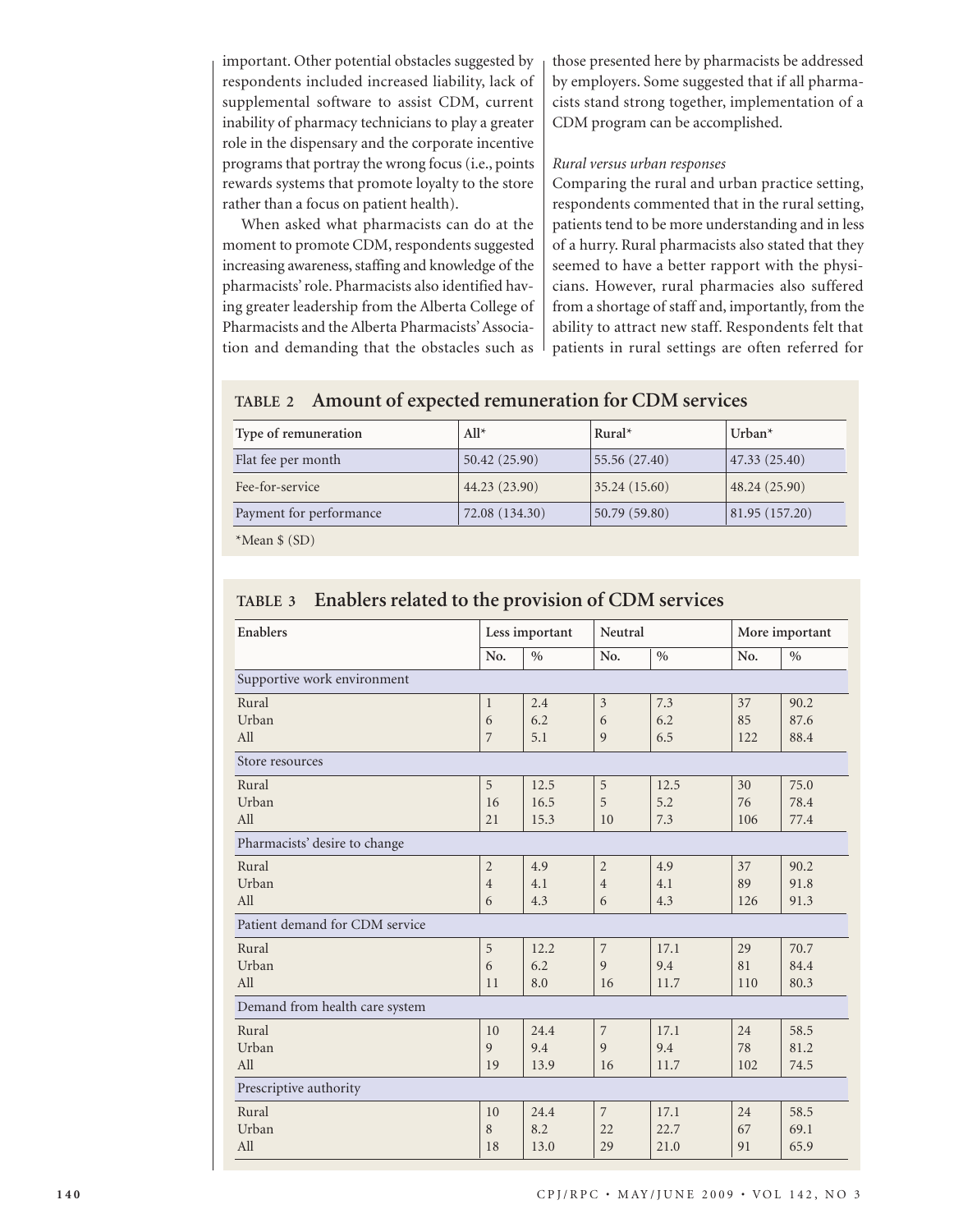CDM at a much later stage in their disease than those in an urban setting, meaning that they may receive less benefit from the intervention than those who obtain this kind of care earlier.

Hypertension was one disease state in particular for which there was a large discrepancy in pharmacists' comfort with providing CDM: 61% of urban pharmacists were comfortable, but only 42% of rural pharmacists were comfortable  $(p = 0.037;$  Table 1).

Ongoing support from an expert was preferred more by urban pharmacists (74% vs 56%;  $p =$ 0.030). Both rural and urban pharmacists were willing to invest a median of 48 hours in training

(interquartile range 1.5–252.0 for rural and 5.25–168.0 for urban). In terms of remuneration, generally urban pharmacists tended to expect more for fee-for-service and payment for performance, but not for flat fee per month (Table 2).

As seen in Table 5, the identification of enablers and obstacles was fairly consistent between rural and urban pharmacists, with the exception that demand from the health care system (59% vs 81%;  $p = 0.017$ ) and prescriptive authority (59% vs 69%;  $p = 0.036$ ) were viewed to be less important by rural than urban pharmacists, respectively. Rural pharmacists felt the following obstacles to be less

| $\frac{1}{2}$                       |                          |               |                |               |                |               |
|-------------------------------------|--------------------------|---------------|----------------|---------------|----------------|---------------|
| <b>Barriers</b>                     | Less important           |               | Neutral        |               | More important |               |
|                                     | No.                      | $\frac{0}{0}$ | No.            | $\frac{0}{0}$ | No.            | $\frac{0}{0}$ |
| Support from owner/manager          |                          |               |                |               |                |               |
| Rural                               | 19                       | 47.5          | $\overline{7}$ | 17.5          | 14             | 35.0          |
| Urban                               | 31                       | 32.6          | 9              | 9.5           | 55             | 57.9          |
| All                                 | 50                       | 37.0          | 16             | 11.9          | 69             | 51.1          |
| Time to engage                      |                          |               |                |               |                |               |
| Rural                               | $\mathbf{1}$             | 2.4           | $\mathbf 5$    | 11.9          | 36             | 85.7          |
| Urban                               | $\,8\,$                  | 8.2           | 8              | 8.2           | 81             | 83.5          |
| All                                 | 9                        | 6.5           | 13             | 9.4           | 117            | 84.2          |
| Infrastructure                      |                          |               |                |               |                |               |
| Rural                               | $\overline{\phantom{a}}$ | 16.7          | 8              | 19.0          | 27             | 64.3          |
| Urban                               | 10                       | 10.5          | 21             | 22.1          | 64             | 67.4          |
| All                                 | 17                       | 12.4          | 29             | 21.2          | 91             | 66.4          |
| Staffing issues                     |                          |               |                |               |                |               |
| Rural                               | $\mathbf 5$              | 12.2          | 5              | 12.2          | 31             | 75.6          |
| Urban                               | $\overline{7}$           | 7.2           | 15             | 15.5          | 75             | 77.3          |
| All                                 | 12                       | 8.7           | 20             | 14.5          | 106            | 76.8          |
| Lack of reimbursement               |                          |               |                |               |                |               |
| Rural                               | $\mathfrak{Z}$           | 7.1           | 5              | 11.9          | 34             | 81.0          |
| Urban                               | $\overline{4}$           | 4.1           | 10             | 10.3          | 83             | 85.6          |
| All                                 | 7                        | 5.0           | 15             | 10.8          | 117            | 84.2          |
| Pharmacists' own resistance         |                          |               |                |               |                |               |
| Rural                               | 23                       | 54.8          | $\overline{7}$ | 16.7          | 12             | 28.6          |
| Urban                               | 30                       | 31.2          | 25             | 26.0          | 41             | 42.7          |
| All                                 | 53                       | 38.4          | 32             | 23.2          | 53             | 38.4          |
| Physician's opposing view           |                          |               |                |               |                |               |
| Rural                               | $\overline{7}$           | 16.7          | $\overline{6}$ | 14.3          | 29             | 69.0          |
| Urban                               | 10                       | 10.4          | 21             | 21.9          | 65             | 67.7          |
| All                                 | 17                       | 12.3          | 27             | 19.6          | 94             | 68.1          |
| Patient unaware of potential        |                          |               |                |               |                |               |
| Rural                               | 11                       | 27.5          | 12             | 30.0          | 17             | 42.5          |
| Urban                               | 10                       | 10.4          | 25             | 26.0          | 61             | 63.5          |
| All                                 | 21                       | 15.4          | 37             | 27.2          | 78             | 57.4          |
| Difficulty finding eligible patient |                          |               |                |               |                |               |
| Rural                               | 24                       | 60.0          | 10             | 25.0          | 6              | 15.0          |
| Urban                               | 41                       | 43.2          | 26             | 27.4          | 28             | 29.5          |
| All                                 | 65                       | 48.1          | 36             | 26.7          | 34             | 25.2          |
|                                     |                          |               |                |               |                |               |

## **TABLE 4 Barriers related to the provision of CDM services**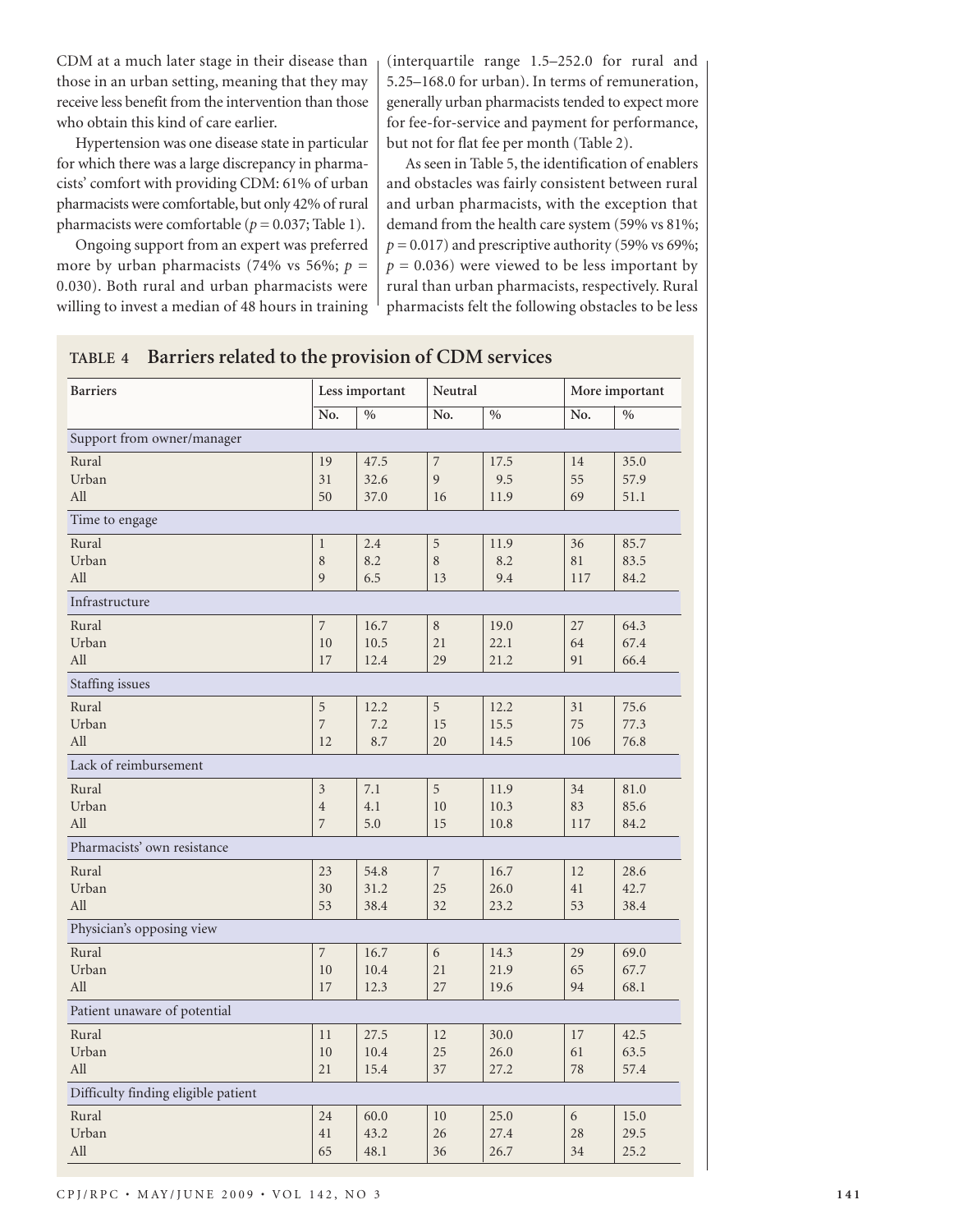important than did urban pharmacists: support from store owner/manager (35% vs 58%;  $p =$ 0.047), pharmacists' own resistance to change (29% vs 43%;  $p = 0.033$ ) and patient being unaware of potential benefit (43% vs 64%; *p* = 0.022).

## **Discussion**

This web-based survey of Alberta pharmacists explored their perspectives on providing CDM services. Pharmacists showed interest in providing CDM, but may lack the confidence to do so. Thus, further educational support is needed before pharmacists can provide these clinical services to optimize patient care. The majority of respondents agreed that payment for clinical services should be separate from the dispensing fee and should be shared between the pharmacy and pharmacist in a fee-for-service model. In the scenario of management of hypertension, pharmacists would expect about \$44 per visit. Many of the facilitators and barriers point toward the need for a sustainable remuneration model for pharmacists' clinical care.

Few published studies using surveys have been targeted at understanding the perspectives of current practising pharmacists on providing CDM services. Similar findings were found in a telephone survey examining disease management in pharmacies of California and in the 2006 Trends & Insights survey of Canadian pharmacists.23,24 Both surveys reported similar chronic disease areas currently managed by pharmacists and perceived barriers to implementation of disease management by pharmacists. In addition, many of the facilitators and barriers raised are consistent with previous findings in other studies and in our series of focus groups.20,25,26 For example, the lack of remuneration consistently proves to be the greatest barrier identified by pharmacists to their involvement in CDM services.<sup>20,22,27</sup>

to evaluate the differences in professional attitudes toward practice between rural and urban pharmacists. From our findings, rural pharmacists tend to feel that they have more support from their store owner/manager, greater patient awareness of their potential and greater ability to recruit patients for CDM services compared to urban pharmacists. Since other health care professionals are absent or scarce in rural areas, pharmacists tend to be the most readily accessible health professional seen by patients.28 Rural pharmacists serve as an untapped resource and may be a great target as the first group to implement a sustainable CDM program.

Our web-based survey effectively reached all the pharmacists of Alberta at a low cost and with a quick turnaround time.<sup>29-31</sup> However, our study has some limitations that should be noted. It is possible that only individuals who have some degree of interest in CDM would be inclined to fill out the survey, creating the potential for volunteer bias. In addition, despite numerous reminders, only 140 pharmacists completed the survey (there are about 3000 pharmacists in Alberta). Whether our results are generalizable to all Alberta pharmacists and to Canadian pharmacists in general is not known. Nevertheless, our findings were similar to those from our focus group study.<sup>22</sup>

The findings of this survey show the need to generate a consensus for the ideal role of the pharmacist in the provision of CDM services. The identification of CDM areas of interest and the degree of comfort pharmacists have in those areas (i.e., diabetes, hypertension and asthma) can help determine which area should be first implemented in a future program. Knowing the form and average amount of educational support and payment expected by respondents will also assist in the development of such a program. The acknowledgement of current enablers and barriers aids in the ability to

It is our understanding that this is the first study

|                 | TABLE 5 Statistically significant differences between rural and urban  |
|-----------------|------------------------------------------------------------------------|
|                 | pharmacists' perceptions of enablers and barriers related to provision |
| of CDM services |                                                                        |

| <b>Enablers</b>                       | Rural $(\% )$ | Urban $(\% )$ | $p$ -value |
|---------------------------------------|---------------|---------------|------------|
| Demand from health care system        | 58.5          | 81.2          | 0.02       |
| Prescriptive authority                | 58.5          | 69.1          | 0.04       |
| <b>Barriers</b>                       |               |               |            |
| Support from store owner/manager      | 35.0          | 57.9          | 0.05       |
| Patient unaware of potential benefit  | 42.5          | 63.5          | 0.02       |
| Pharmacists' own resistance to change | 28.6          | 42.7          | 0.03       |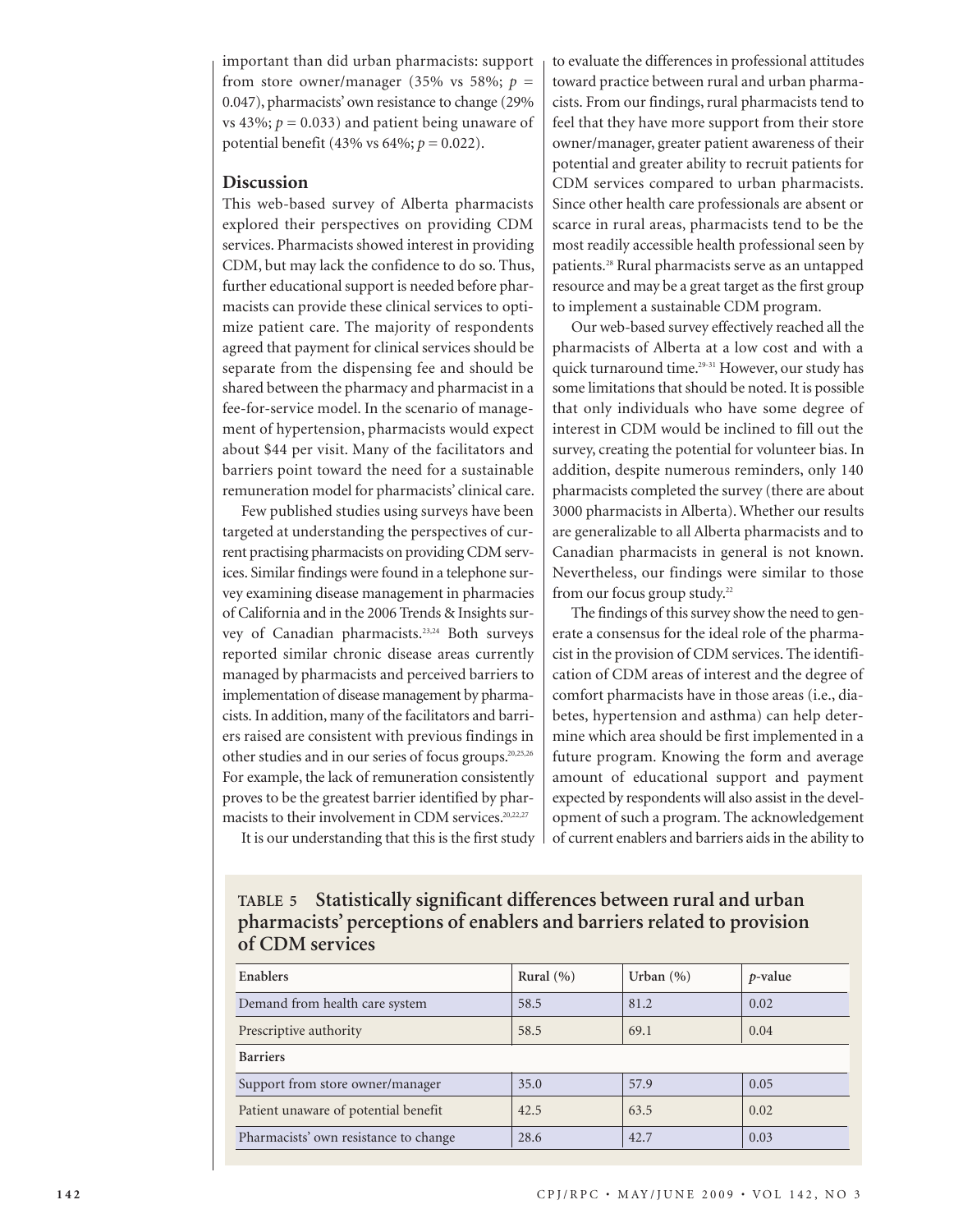create a CDM program by understanding areas that need to be improved before successful implementation of such a program. It is our intention to create a new model that will be the first in Canada supported by pharmacists, government payers and third-party payers. We hope that this model will be widely applicable outside of Alberta and may be used by pharmacists in other parts of the country to gain remuneration for CDM services.

## **Conclusions**

Pharmacists were most interested in providing

CDM services for diabetes, hypertension and asthma, but potentially lack the necessary comfort level, suggesting the need for professional development programs aimed at pharmacist-directed CDM. Facilitators and barriers mostly point toward the need for a sustainable remuneration program. All of these factors will be taken into account when designing a CDM program for pharmacists. We hope this article will stimulate further discussion and awareness among pharmacy practitioners and researchers, further strengthening the evidence of the value of CDM in community pharmacies. ■

*From the EPICORE Centre/COMPRIS, University of Alberta, Edmonton, Alberta. Contact ross.tsuyuki@ualberta.ca.*

*Acknowledgements: We would like to thank Lily Yushko and Marilou Hervas-Malo at EPICORE Centre/COMPRIS for their assistance with data collection and analysis. Special thanks to Chuck Wilgosh and David Bougher for reviewing the survey content.*

apy. *Pharmacotherapy* 2005;25(8):1035-43.

#### **References**

| 1. World Health Organization. Facing the facts: the impact of         | 12. Abughosh SM, Kogut SJ, Andrade SE, et al. Persistence with       |
|-----------------------------------------------------------------------|----------------------------------------------------------------------|
| chronic disease in Canada. Geneva (Switzerland): World Health         | lipid-lowering therapy: influence of the type of lipid-lowering      |
| Organization; 2005. Available: www.who.int/chp/chronic_dis-           | agent and drug benefit plan option in elderly patients. J Manag      |
| ease_report/media/CANADA.pdf (accessed February 2008).                | Care Pharm 2004;10(5):404-11.                                        |
| 2. Stolberg HO. The Canadian health care system: past, present,       | 13. Jackevicius CA, Mamdani M, Tu JV. Adherence with statin          |
| and future. J Am Coll Radiol 2004;1(9):659-70.                        | therapy in elderly patients with and without acute coronary syn-     |
| 3. Asanin J, Wilson K. "I spent nine years looking for a doctor":     | dromes. JAMA 2002;288(4):462-7.                                      |
| exploring access to health care among immigrants in Mississauga,      | 14. Roughead E, Semple S, Vitry A. Pharmaceutical care services:     |
| Ontario, Canada. Soc Sci Med 2008;66(6):1271-83.                      | a systematic review of published studies, 1990-2003, examining       |
| 4. Lacaille D, Anis AH, Guh DP, Esdaile JM. Gaps in care for          | effectiveness in improving patient outcomes. Int J Pharm Pract       |
| rheumatoid arthritis: a population study. Arthritis Rheum             | 2005;13:53-70.                                                       |
| 2005;53(2):241-8.                                                     | 15. Beney J, Bero LA, Bond C. Expanding the roles of outpatient      |
| 5. Majumdar SR, Tsuyuki RT, McAlister FA. Impact of opinion           | pharmacists: effects on health services utilization, costs and       |
| leader-endorsed summaries on the quality of prescribing for           | patient outcomes. Cochrane Database Syst Rev 2000;(3):               |
| patients with cardiovascular disease: a randomized control trial.     | CD000336.                                                            |
| Am Heart J 2007;153(1):22.                                            | 16. Morrison A, Wertheimer AI. Evaluation of studies investigat-     |
| 6. Stafford RS, Radely DC. The underutilization of cardiac med-       | ing the effectiveness of pharmacists' clinical services. Am J Health |
| ications of proven benefit, 1990-2002. J Am Coll Cardiol 2003;4(1):   | Syst Pharm 2001;58(7):569-77.                                        |
| $56-61.$                                                              | 17. Kaboli PJ, Hoth AB, McClimon BJ, Schnipper JL. Clinical          |
| 7. Cleland JG, Cohen-Solal A, Aguilar JC, et al. Management of        | pharmacists and inpatient medical care: a systematic review. Arch    |
| heart failure in primary care (the IMPROVEMENT of Heart Fail-         | Intern Med 2006;166(9):955-64.                                       |
| ure Programme): an international survey. Lancet 2002;360(9346):       | 18. Urbis Keys Young. Evaluation of the home medicines review pro-   |
| 1631-9.                                                               | gram — pharmacy component. Prepared for the Pharmacy Guild           |
| 8. Cox JL, Ramer SA, Lee DS, et al. Pharmacological treatment of      | of Australia. June 2005. Available: www.guild.org.au/mmr/con-        |
| congestive heart failure in Canada: a description of care in five     | tent.asp?id=406 (accessed March 20, 2009).                           |
| provinces. Can J Cardiol 2005;21(4):337-43.                           | 19. Shui J, Simpson S, Johnson JA, Tsuyuki RT. Quantifying           |
| 9. Forster AJ, Murff HJ, Peterson JF, et al. The incidence and sever- | opportunities to affect diabetes management in the community.        |
| ity of adverse events affecting patients after discharge from hos-    | Can Pharm J 2006;139(3):37-8.                                        |
| pital. Ann Intern Med 2003;138(3):161-7.                              | 20. Chan P, Grindrod K, Bougher D, et al. A systematic review of     |
| 10. Forster AJ, Clark HD, Menard A, et al. Adverse events among       | remuneration systems for clinical pharmacy care services. Can        |
| medical patients after discharge from hospital. CMAJ                  | Pharm J2008;141:102-12.                                              |
| 2004;170(3):345-9.                                                    | 21. Tsuyuki RT, Schindel TJ. Changing pharmacy practice: the         |
| 11. Blackburn DF, Dobson RT, Blackburn JL, Wilson TW. Cardio-         | leadership challenge. Can Pharm J 2008;141:174-80.                   |

vascular morbidity associated with nonadherence to statin ther-**22.** Grindrod KA, Rosenthal M, Marra C, et al. Study of Under-